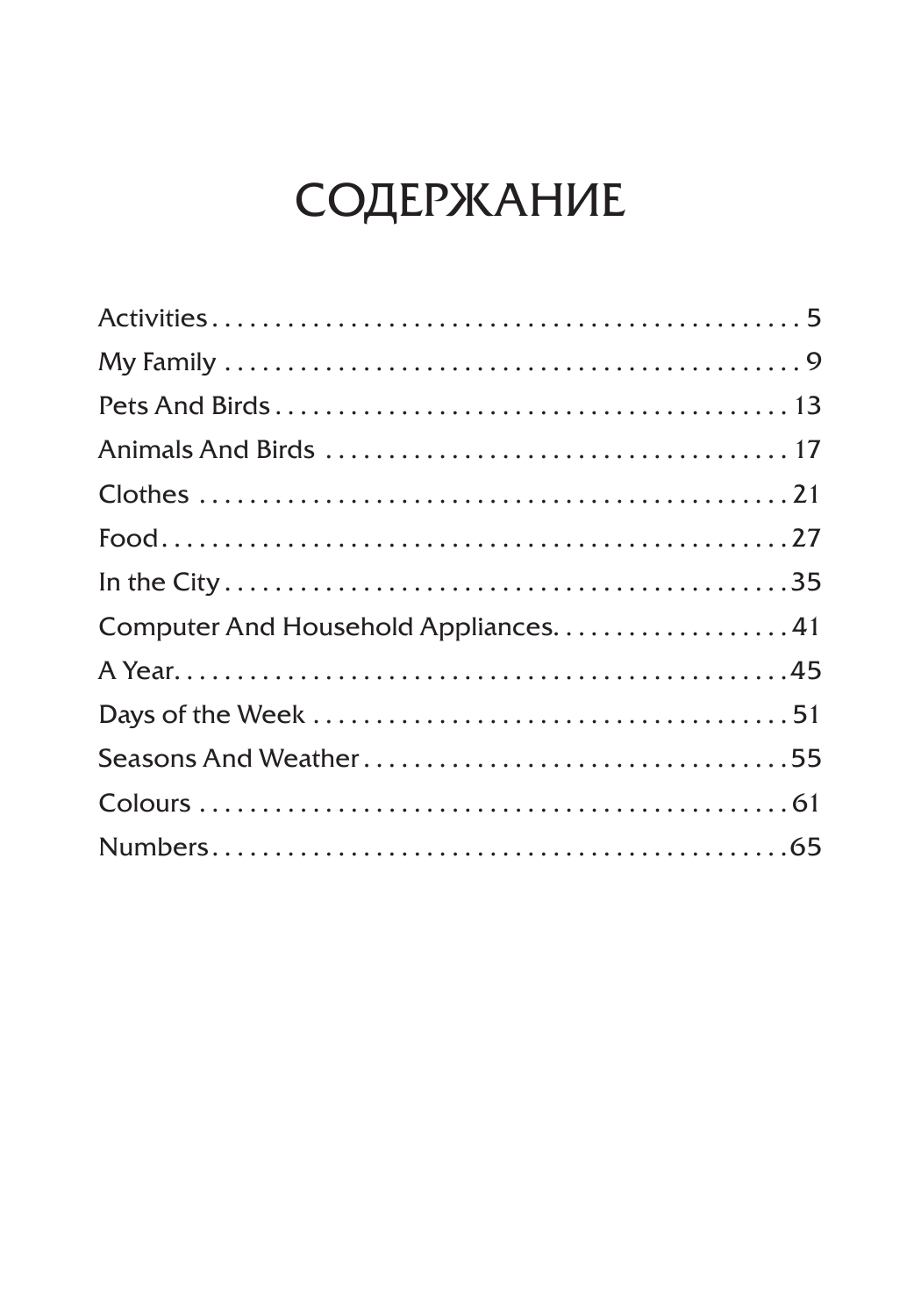## Предисловие

Данное пособие служит для быстрого запоминания наиболее употребительных слов английского языка. Оно содержит предложения с пропусками, в которые необходимо вставить слово, изображённое на картинке. Такая методика позволяет запомнить не только сами слова, но и способы их употребления. 

Все слова скомпонованы по темам, проиллюстрированы и снабжены русским переводом. Рисунки дают возможность включить зрительную память и ускорить запоминание слов.

Пособие предназначено для широкого круга читателей, изучающих английский язык в школе, на курсах или самостоятельно. 

Успехов в изучении английского языка!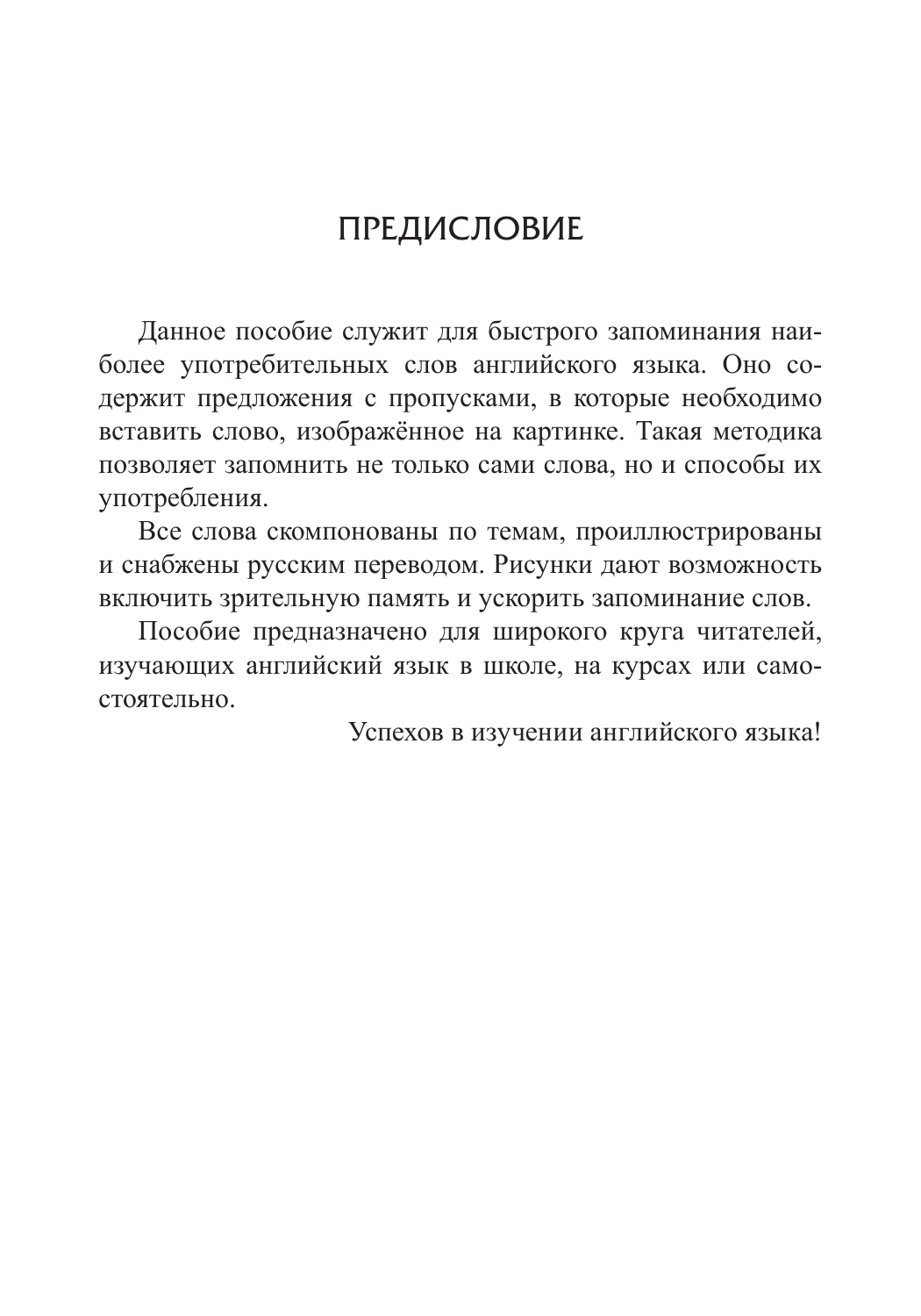## ACTIVITIES

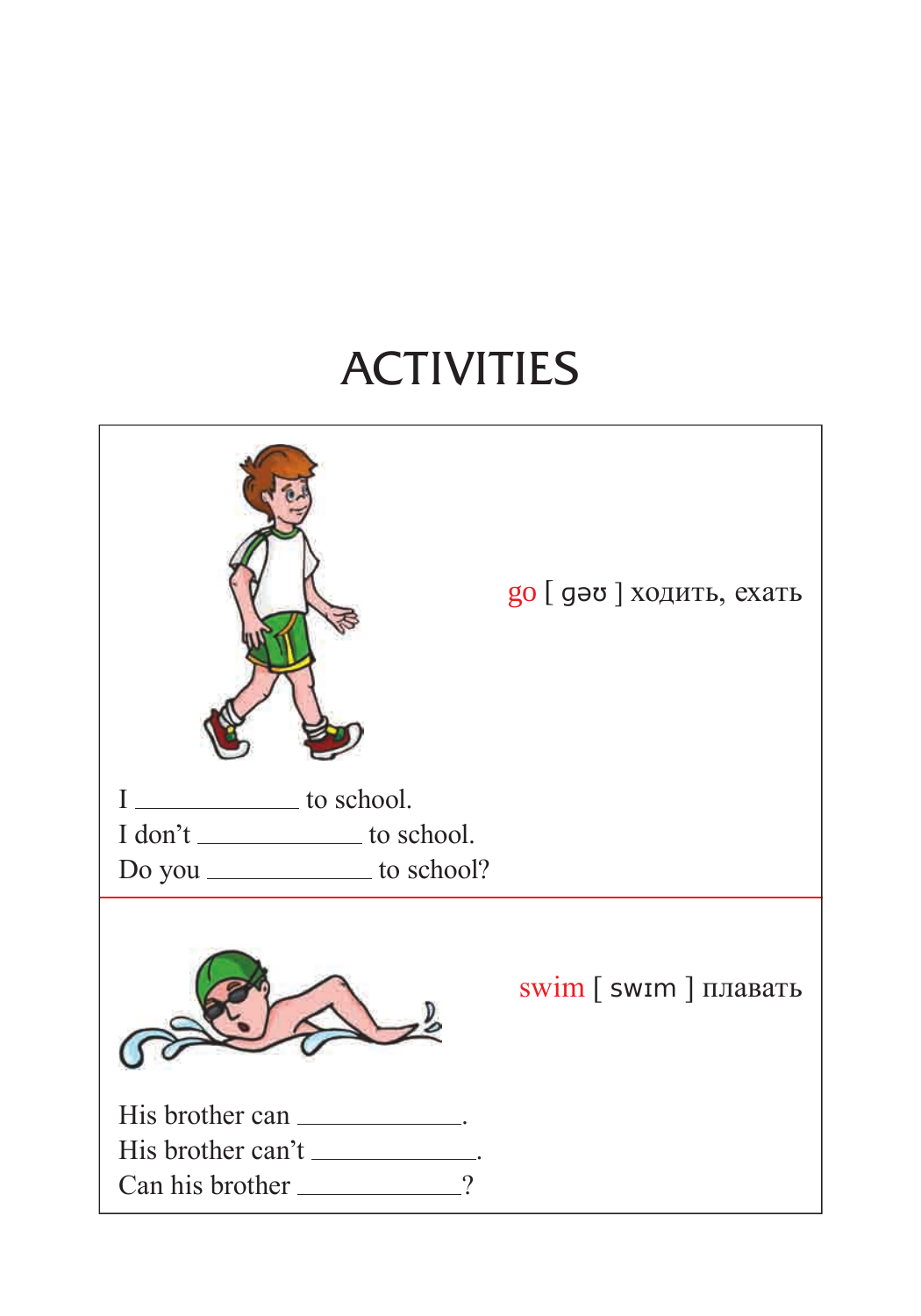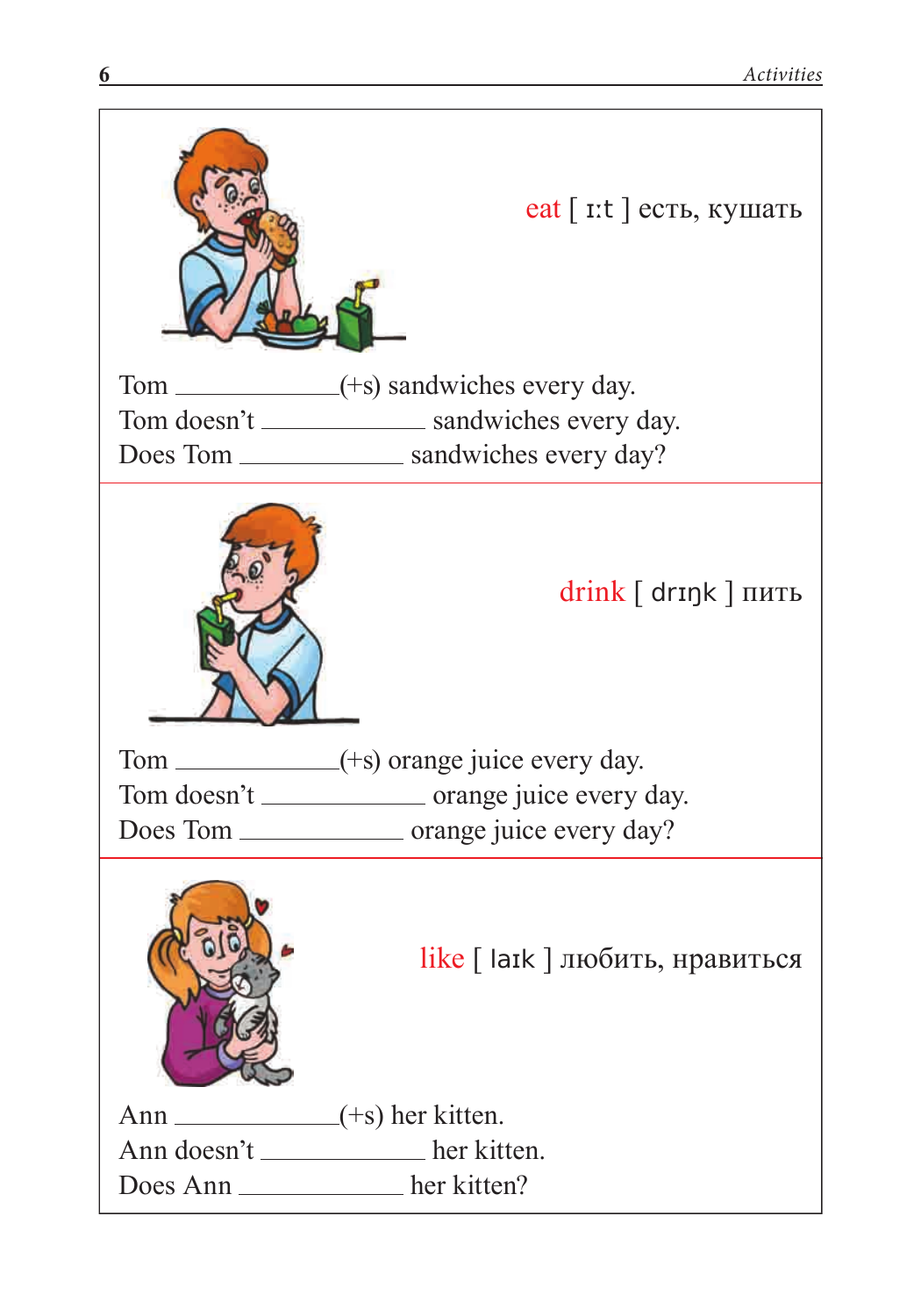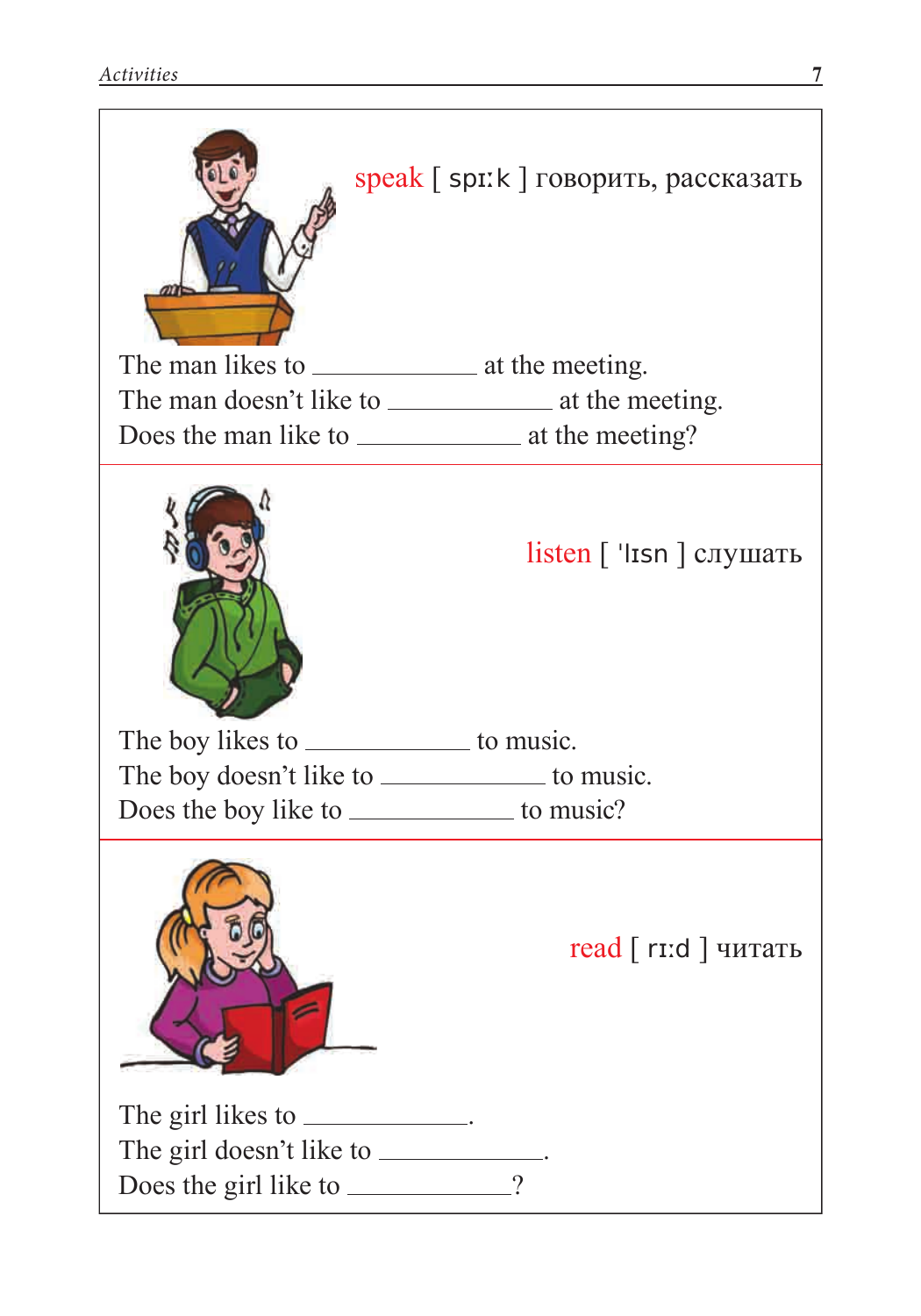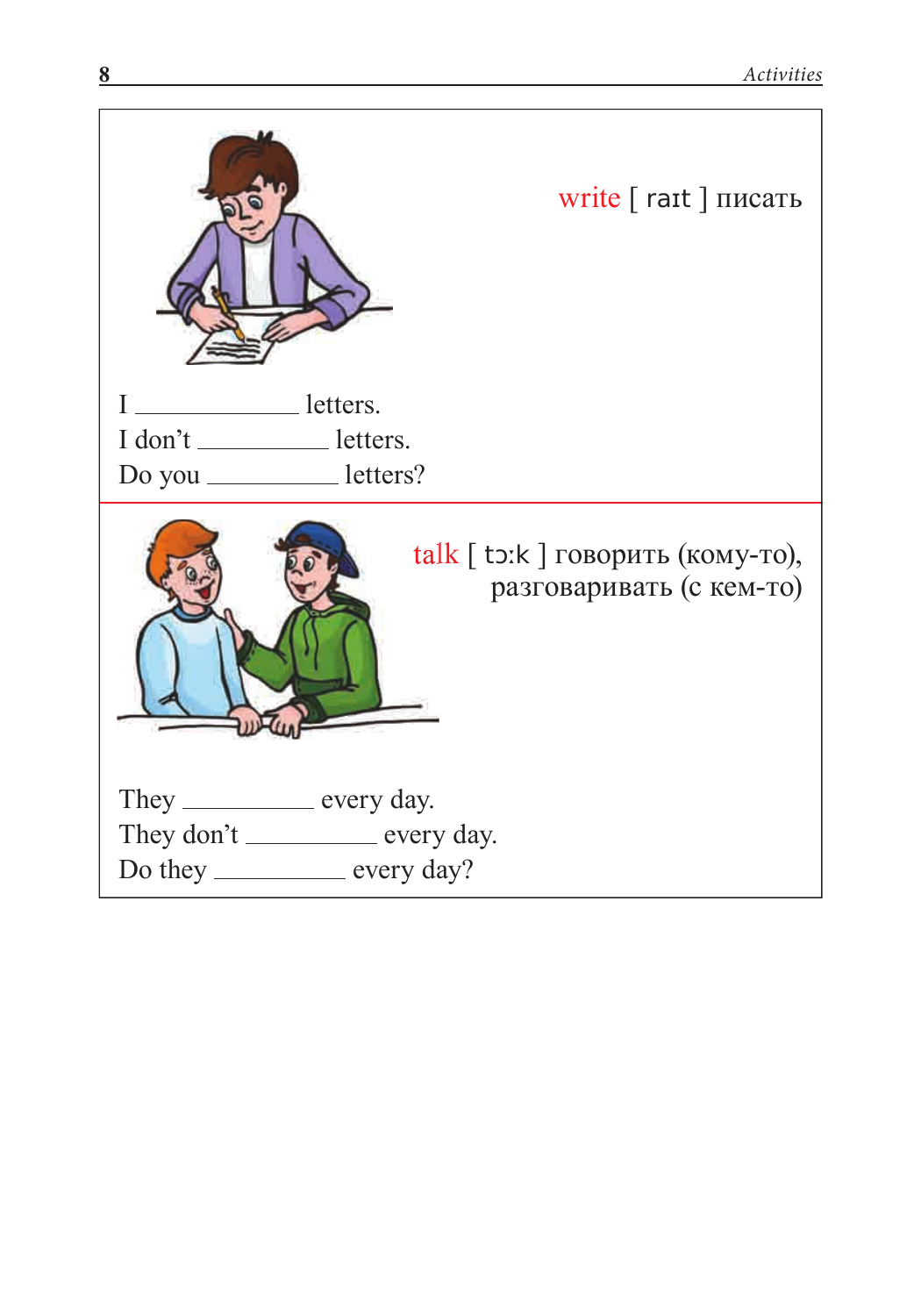## MY FAMILY

|                                                                                                   | $family$ [ 'fæmili ] семья                              |
|---------------------------------------------------------------------------------------------------|---------------------------------------------------------|
| We have got a big _____________.<br>We have got a big __________.<br>Have we got a big _________? |                                                         |
|                                                                                                   | mother [ 'mлðә ] мать<br>тит $\lceil$ тлт $\rceil$ мама |
| His _________________ isn't nice.                                                                 |                                                         |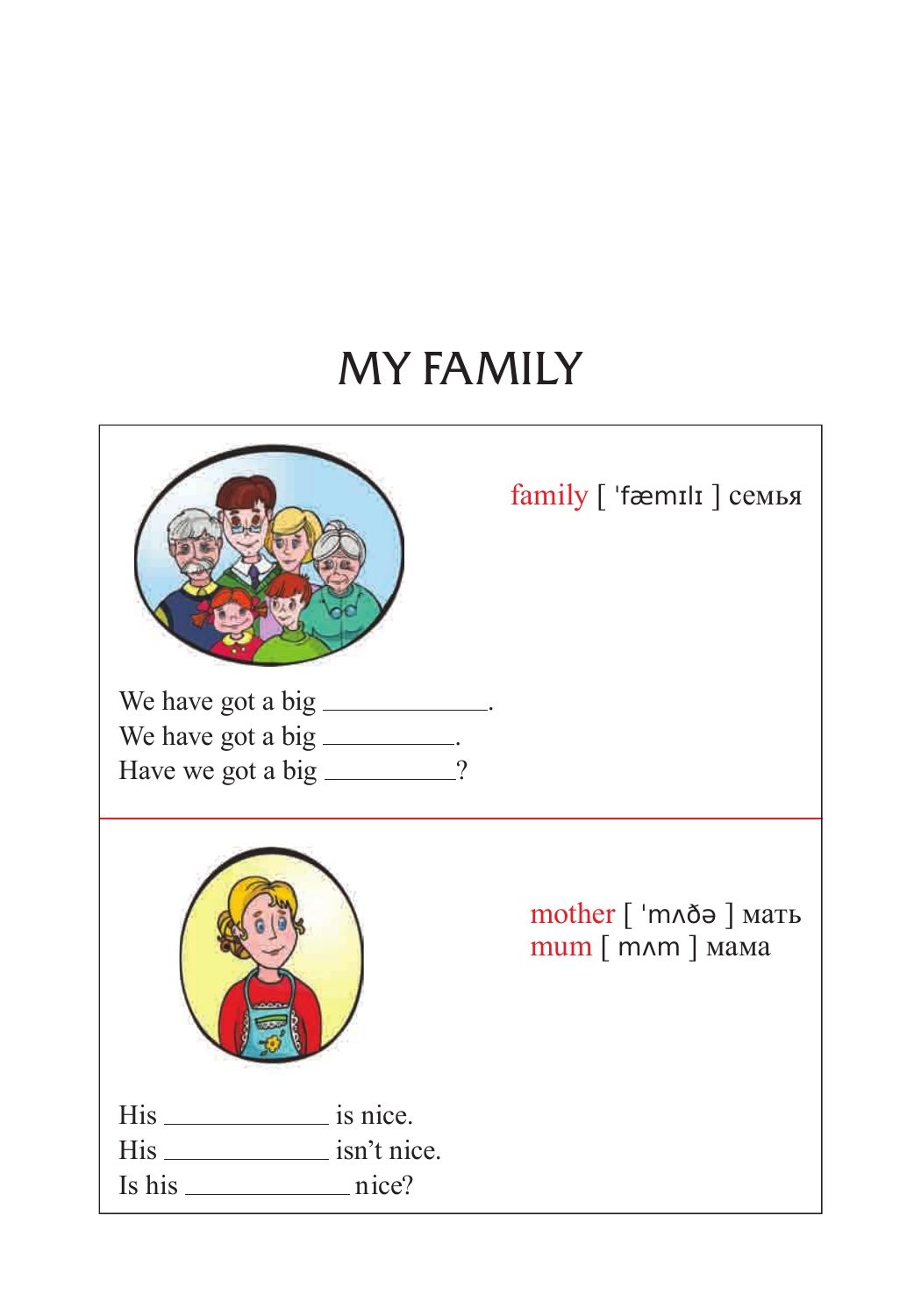|                                        | father $\lceil$ 'fa: $\delta \theta$ $\rceil$ ore u<br>dad [ dæd ] папа |  |  |
|----------------------------------------|-------------------------------------------------------------------------|--|--|
| His _______________________ is clever. |                                                                         |  |  |
|                                        |                                                                         |  |  |
|                                        |                                                                         |  |  |
|                                        | grandmother [ 'grænmлðә ] бабушка<br>granny [ 'grænɪ ] бабулечка        |  |  |
|                                        |                                                                         |  |  |
|                                        |                                                                         |  |  |
| $Is her _______ kind?$                 |                                                                         |  |  |
|                                        | grandfather [ 'grænfɑːðə ] дед<br>grandad [ 'grændæd ] дедушка          |  |  |
| $Her_$ is old.                         |                                                                         |  |  |
|                                        |                                                                         |  |  |
|                                        |                                                                         |  |  |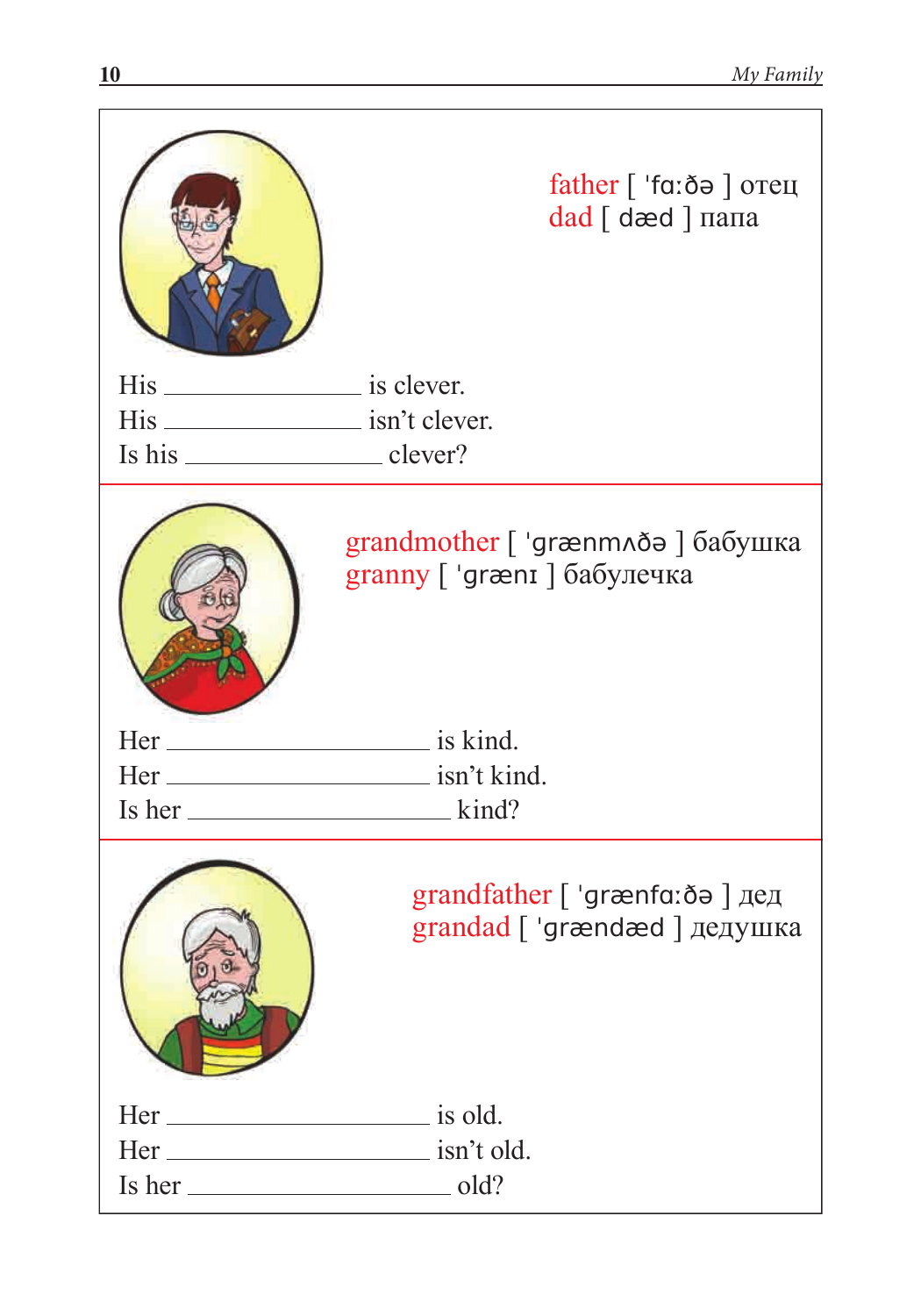|                                                                                        |          | $\text{son}$ $\left[$ snn $\right]$ cын<br>brother [ 'brʌðə ] брат |
|----------------------------------------------------------------------------------------|----------|--------------------------------------------------------------------|
| Mrs. Brown has got a<br>Mrs. Brown hasn't got a<br>Has Mrs. Brown got a _____________? |          |                                                                    |
| Bob isn't his _______________.<br>$Is Bob his ______$ ?                                |          |                                                                    |
|                                                                                        |          | daughter [ 'doːtə ] дочь<br>sister [ 'sista ] cecrpa               |
| Mrs. Brown has got a<br>Mrs. Brown hasn't got a<br>Has Mrs. Brown got a ____________?  |          |                                                                    |
| Liz is his __________________.<br>Is Liz his                                           | $\gamma$ |                                                                    |